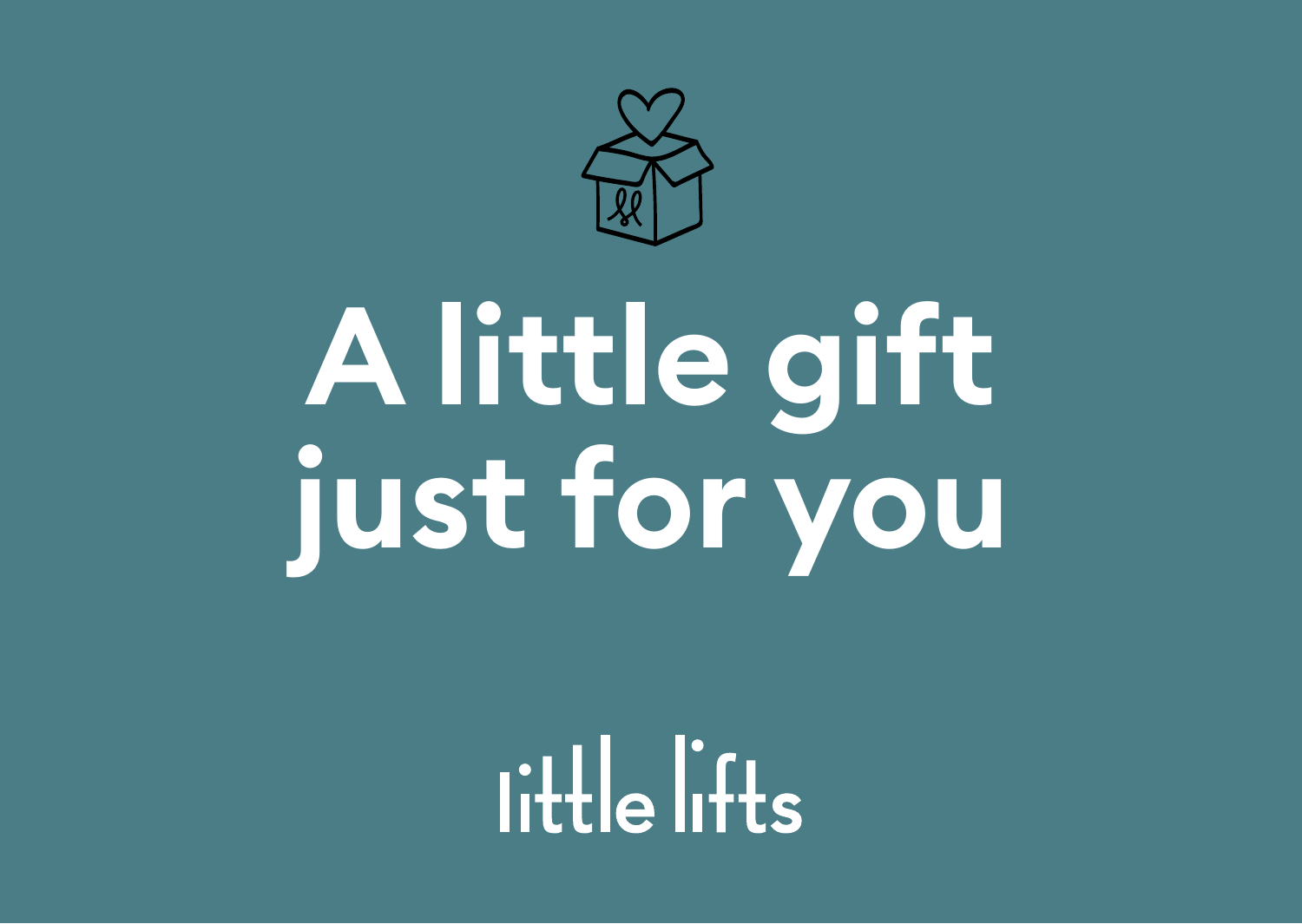**Hello, we're Little Lifts – a small but mighty charity, here to offer you a little gift to help you through your radiotherapy treatment. We started after our founder, Oa, went through breast cancer treatment in 2014. Since then, we have pledged to offer Little Lifts Boxes to every person who goes through breast cancer treatment.** 

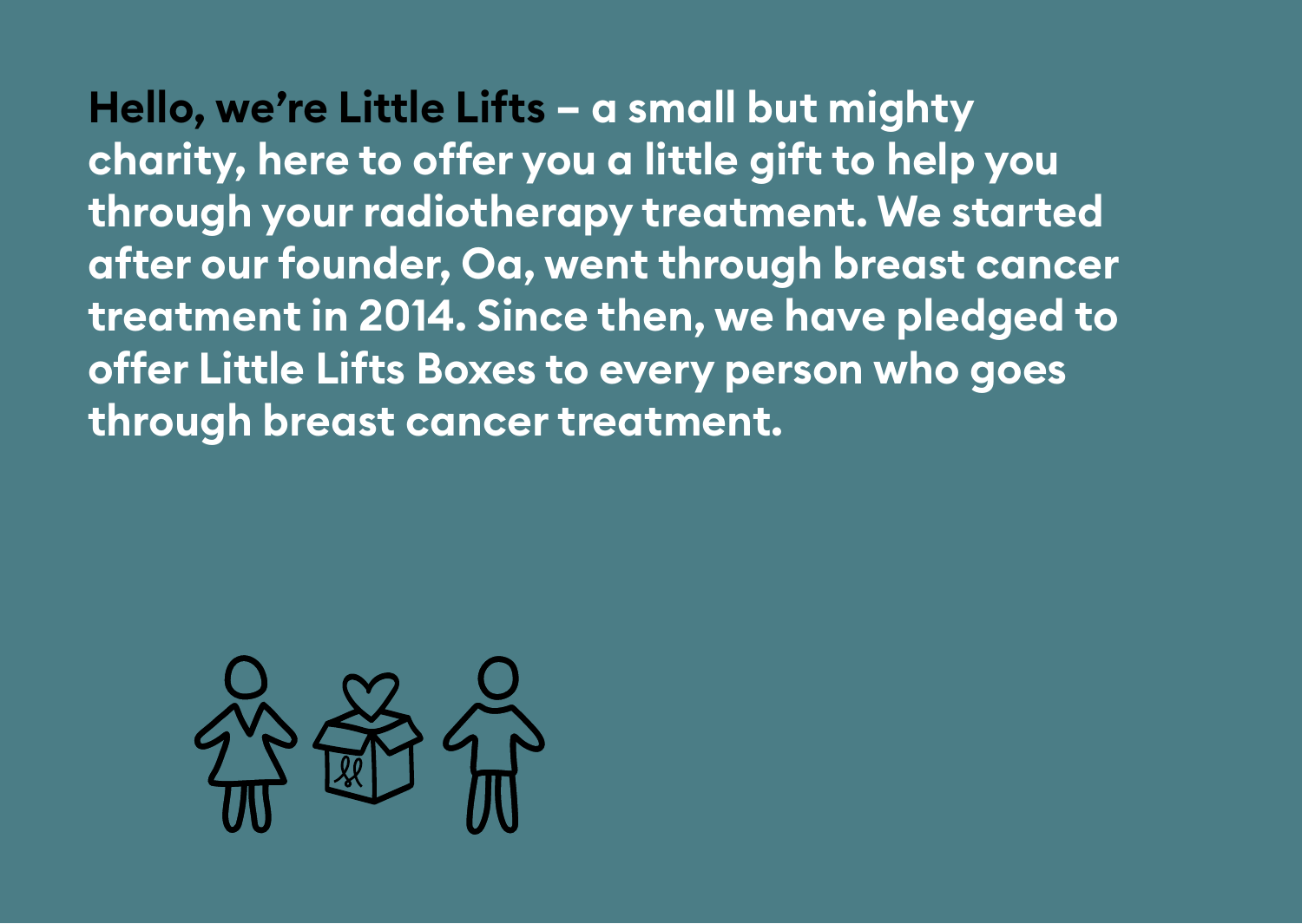## **About your Little Lifts Box**

We've packed your Little Lifts Box full of carefully selected items to help provide the little boosts you might appreciate (and need) as you go through your radiotherapy treatment.



#### **Cordial**

A tasty way to keep your fluid intake up. Simply add to still or sparkling water.



**Moisturiser** To keep your skin hydrated, apply before and after your treatment.



**Munchy Seeds** Nutritious nibbles to snack on or sprinkle over other foods.



**Water bottle** It is important to drink plenty of fluids throughout your radiotherapy treatment.



**Teabags** Herbal teas to keep you hydrated. They can also soothe and help you sleep.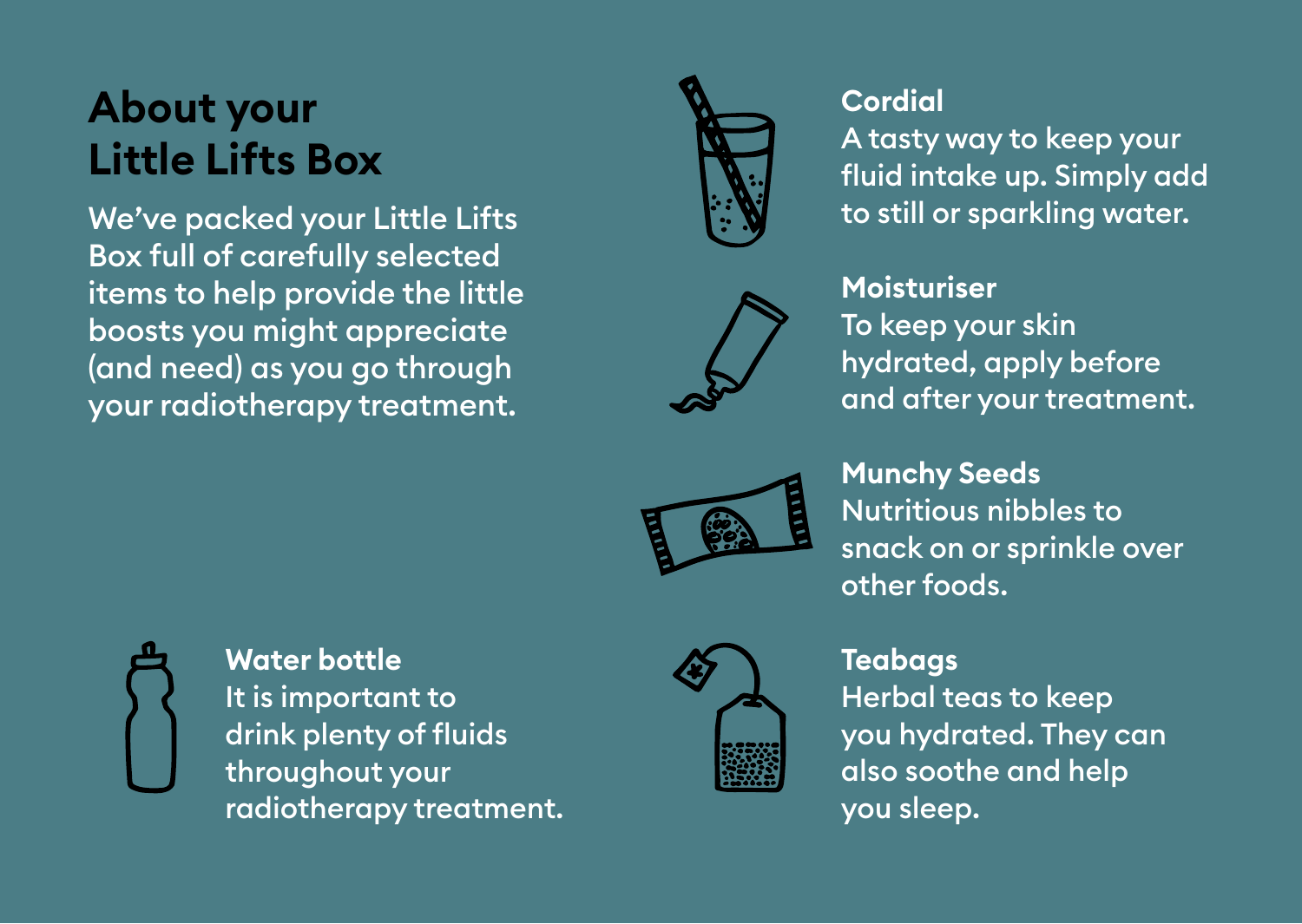

**Hot chocolate** A hug in a mug for warmth and comfort.



**Eye mask** A heated eye mask for when you need a little nap.



**Chocolate** A little luxury, because you deserve it.



**Deodorant** Your radiotherapy team will advise you to use a metal-free deodorant.



**Candle** A gentle light to aid relaxation.



**Tote bag** To carry all the essentials to your radiotherapy treatment. Plus, always useful for shopping!



**Your box was packed with by**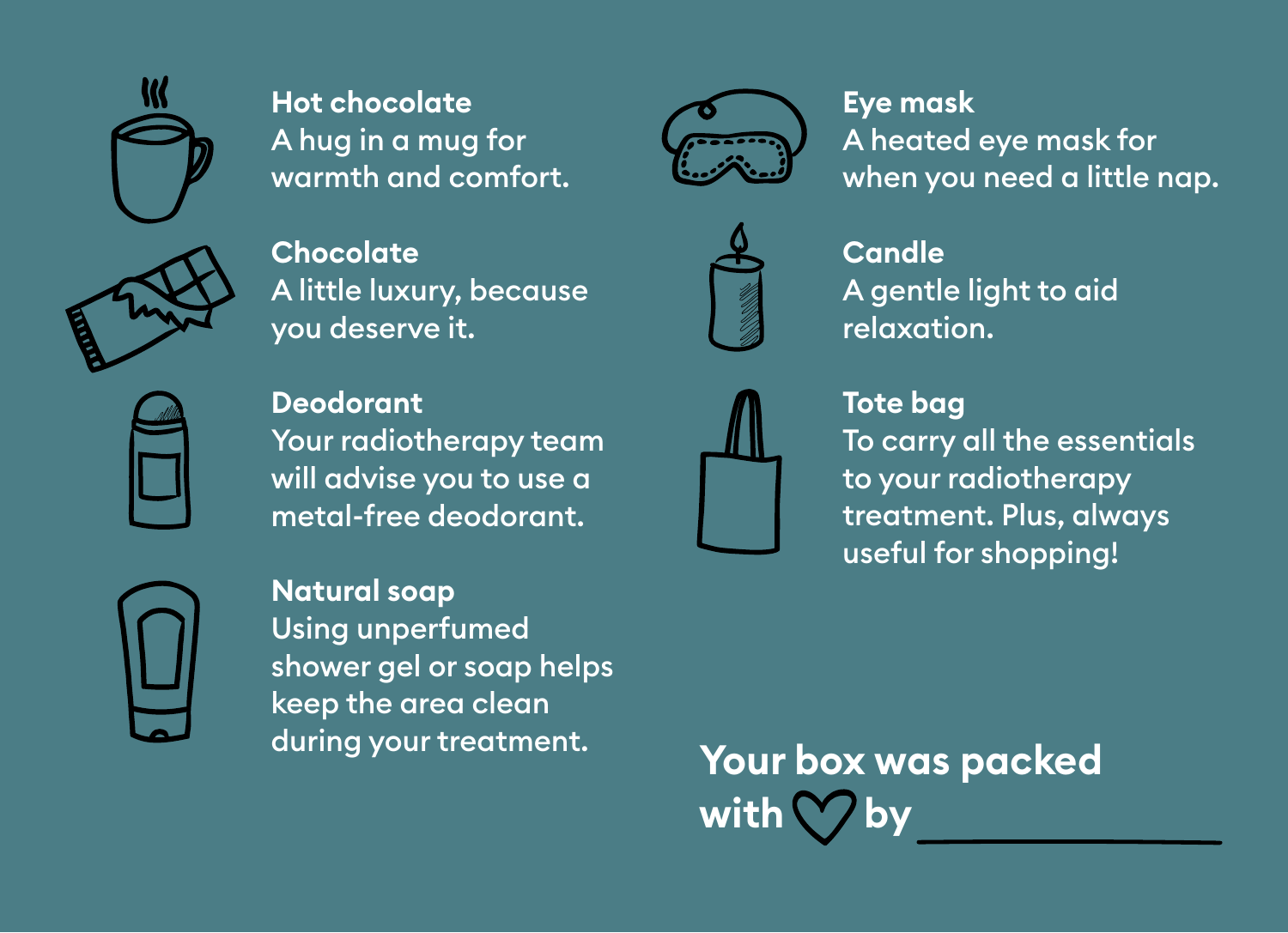## **Support from our Little Lifts Community**

We wanted to share with you some useful tips to help you through your radiotherapy treatment. You can find more information and useful links to support you on our website, www.littlelifts.org.uk



Try some gentle exercise. Fresh air will help with fatigue.



Be sure to drink plenty of fluids during your treatment.



Wear loose-fitting clothes to prevent friction on the targeted area.



Be kind to yourself. Take a rest when you need it.



Avoid using soaps and shower gels that are perfumed. Shower or bathe in warm water.



Always wear sunblock and do not have long periods exposed to the sun. After radiation treatment your skin is likely to be more sensitive.